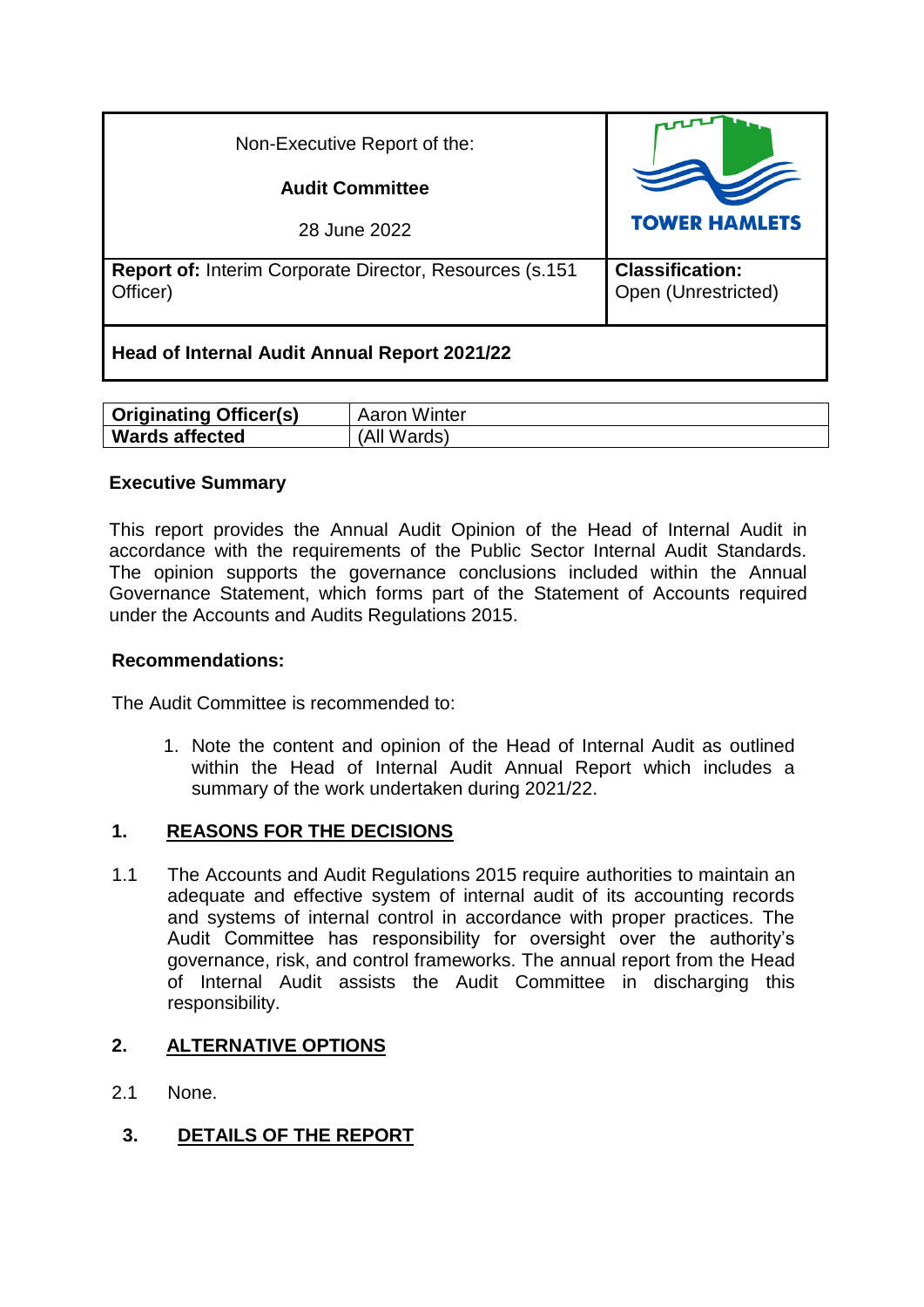- 3.1 Internal Audit is a statutory requirement for local authorities under the Accounts & Audit Regulations 2015 for English local authorities (including police and fire bodies). The regulations state that a local authority shall maintain an adequate and effective system of internal audit and recognise the need to follow public sector internal audit standards.
- 3.2 The Public Sector Internal Audit Standards (PSIAS) define the way in which internal audit should undertake its functions and requires that a written report is submitted to those charged with governance, which should include an opinion on the overall adequacy and effectiveness of the Council's governance, risk management, and internal control frameworks. The annual opinion supports the Annual Governance Statement, which is required under Regulation 6 of the Accounts and Audit Regulations 2015.
- 3.3 The attached report summarises the planned and ad-hoc internal audit and anti-fraud work undertaken by Internal Audit during the 2021/22 financial year. It focusses on the outcomes of audit reviews, management actions, anti-fraud activities and service performance.
- 3.4 The regulations also require that a formal review of the 'effectiveness of the system of internal audit' is conducted. The annual audit opinion together with the review of conformance with the Public Sector Internal Audit Standards provides this assurance.
- 3.5 The annual assurance opinion provided within the annual internal audit report informs and forms part of the 2021/22 Annual Governance Statement (AGS), which will be presented to the Audit Committee separately and included in the Statement of Accounts for the corresponding period.

## **4. EQUALITIES IMPLICATIONS**

4.1 There are no specific equality implications.

# **5. OTHER STATUTORY IMPLICATIONS**

- 5.1 This section of the report is used to highlight further specific statutory implications that are either not covered in the main body of the report or are required to be highlighted to ensure decision makers give them proper consideration. Examples of other implications may be:
	- Best Value Implications,
	- Consultations,
	- Environmental (including air quality),
	- Risk Management,
	- Crime Reduction.
	- Safeguarding.
	- Data Protection / Privacy Impact Assessment.
- 5.2 There are no other statutory implications.